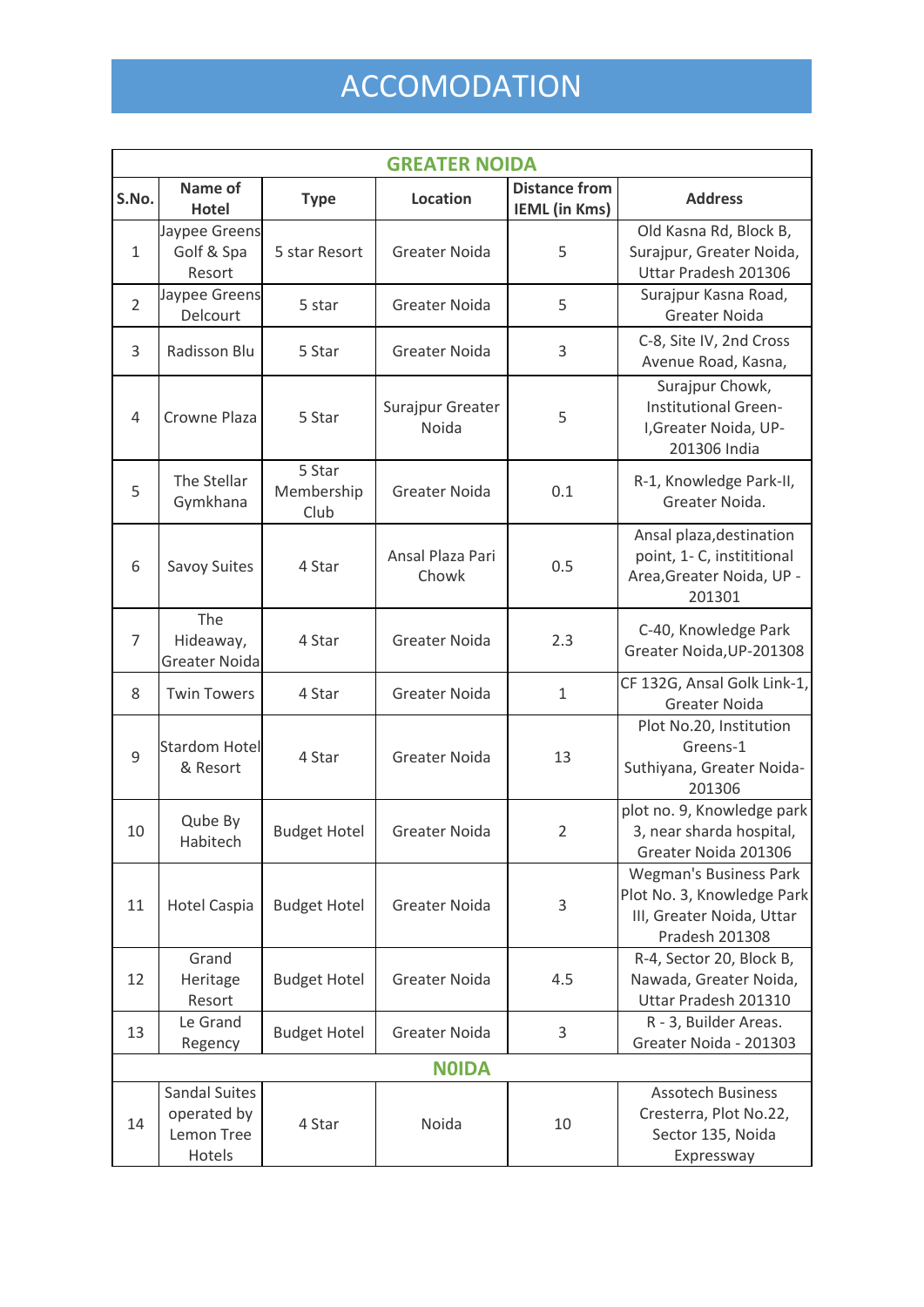| <b>ACCOMODATION</b> |                                                    |                     |                             |      |                                                                                                                                             |  |  |  |
|---------------------|----------------------------------------------------|---------------------|-----------------------------|------|---------------------------------------------------------------------------------------------------------------------------------------------|--|--|--|
| 15                  | Radisson Blu<br>Hotel- Noida                       | 5 Star              | Sec. 18, Noida              | 27.2 | L2 Beside Centrestage Mall,<br>Sector 18, Noida, Uttar<br>Pradesh 201301                                                                    |  |  |  |
| 16                  | Park Ascent                                        | 4 Star              | Sector 62, Noida            | 35   | Park Ascent Hotel, Plot no.<br>126, Noida-Khoda Road,<br>Opp. IIM Lucknow-Noida<br>Campus, Sector-62, Noida -<br>201309                     |  |  |  |
| 17                  | Radisson -<br>Noida (Park<br>plaza)                | 5 star              | Sector 55 Noida             |      | Plot No. 02, C-block,<br>Sector-55<br>Noida, U.P., India                                                                                    |  |  |  |
| 18                  | Savoy Suites                                       | 4 Star              | Sec. 16, Noida              | 29.7 | A-79A, Metro Station Rd,<br>Nr Mc Donalds, Naya Bans<br>Village, Sector 16, Noida,<br>Uttar Pradesh 201301                                  |  |  |  |
| 19                  | Latitude -<br><b>Mosaic Hotels</b>                 | 4 Star              | Sec. 18, Noida              | 27.2 | Mosaic Hotels, C-1, Sector<br>18 C Block, Pocket C, Sector<br>18, Noida, Uttar Pradesh<br>201301                                            |  |  |  |
| 20                  | Park Plaza<br>East Delhi                           | 5 Star              | East Delhi                  | 39   | Plot No-32, Shahdara CBD,<br>New Delhi-110095                                                                                               |  |  |  |
| 21                  | Fortune Inn<br>Grazia                              | 4 Star              | Sec. 27, Noida              | 30   | Plot 1A, Block I, , Sector-<br>27, Noida - 201301, Uttar<br>Pradesh                                                                         |  |  |  |
| 22                  | Hyphen<br><b>Business</b><br>Hotels                | 3 Star              | Sec. 62, Noida              | 32.2 | C 45, Sector-62 Noida<br>Supertech Building,<br>Industrial Area, Sector 62,<br>Noida, Uttar Pradesh<br>201301                               |  |  |  |
| 23                  | <b>Ginger Hotel</b>                                | 3 Star              | Noida Sector - 63           | 33   | 46/1 A, Block-H, Sector-<br>63, Noida                                                                                                       |  |  |  |
| 24                  | Corporate<br><b>Suites</b>                         | 3 Star              | Sec. 62, Noida              | 32.2 | C-30/4, Sector -62, Noida                                                                                                                   |  |  |  |
| 25                  | <b>Hotel Golf</b><br>View                          | <b>Budget Hotel</b> | Sec. 37, Noida              | 27   | 14/1, Opp. Botanical<br>Garden Metro Station,<br>Sector-37, Noida-201303<br>(UP)                                                            |  |  |  |
|                     |                                                    |                     | <b>NEW DELHI</b>            |      |                                                                                                                                             |  |  |  |
| 26                  | The Leela<br>Ambience<br>Convention<br>Hotel Delhi | 5 Star              | Shahdara, New<br>Delhi      | 39.7 | 1, Yamuna Sports Complex,<br>Near, CBD, Maharaja<br>Surajmal Marg, Vishwas<br>Nagar Extension, Vishwas<br>Nagar, Shahdara, Delhi,<br>110032 |  |  |  |
| 27                  | Crowne Plaza<br>Mayur Vihar                        | 5 Star              | Mayur Vihar 1,<br>New Delhi | 28.9 | 13-B Mayur Vihar, District<br>Centre, New Delhi -<br>110091, India                                                                          |  |  |  |
| 28                  | Crowne Plaza<br>New Delhi<br>Okhla                 | 5 Star              | Okhla                       | 29.9 | Plot No. 1, Community<br>Centre, Phase - 1, Okhla,<br>New Delhi - 110020 India                                                              |  |  |  |